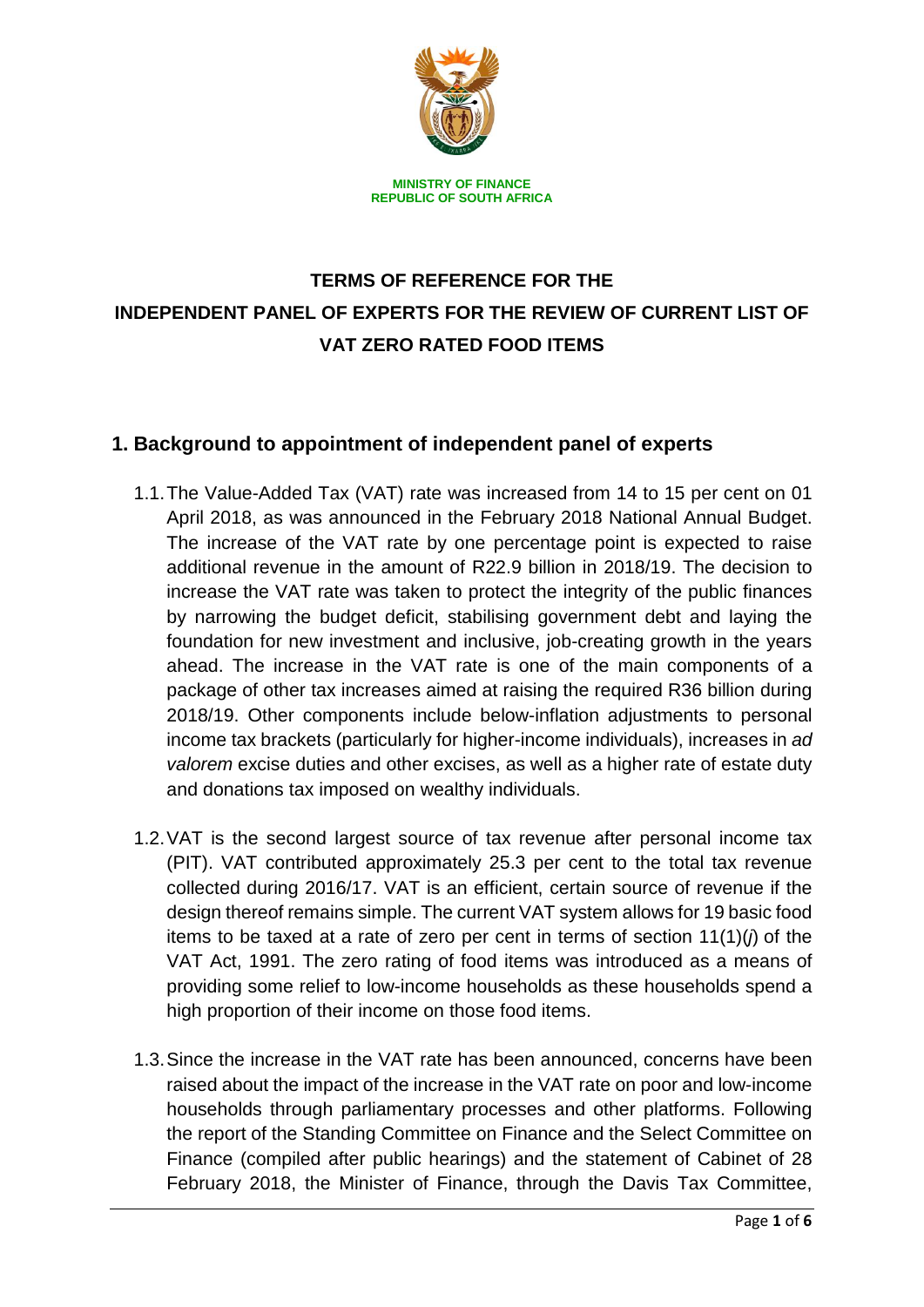appointed a panel of independent experts to consider and review the list of zero rated food items.

1.4.This review process will be conducted within the confines of the current Fiscal Framework as proposed in the 2018 Annual National Budget, including for revenue and expenditure.

# **2. Terms of reference of independent panel of experts**

### **2.1.Evaluation of the current zero rated food items:**

- 2.1.1. Evaluate whether the current list of 19 zero rated food items achieves the objective for which it was implemented, including examining the consumption patterns of low income households as opposed to higher income households and the benefits derived from the zero-rating by these households respectively;
- 2.1.2. Consider whether the policy objective underlying zero rating may be better achieved through disaggregation of those items (which are currently expressed as broad categories) to more specific targeting of products.

### **2.2.Consideration of inclusion of additional zero rated food items:**

- 2.2.1. Identify any food items other than the current zero rated food items that may be considered for inclusion for zero rating that will achieve the policy intention of providing relief to poor and low-income households taking into account:
	- The absolute and proportional benefit likely to accrue to low-income households,
	- Market structure, to determine likelihood of producers passing benefit on to customers,
	- Ease of administration,
	- Potential for abuse.
	- Estimated revenue loss

### **2.3.Consideration of other mitigatory measures:**

2.3.1. To explore whether the outcome of zero rating of food items cannot be better achieved by a government expenditure programme; whether a government expenditure programme is more efficient in targeting poor and lower income households than the zero rating of food items; and whether specific current government programmes as determined by or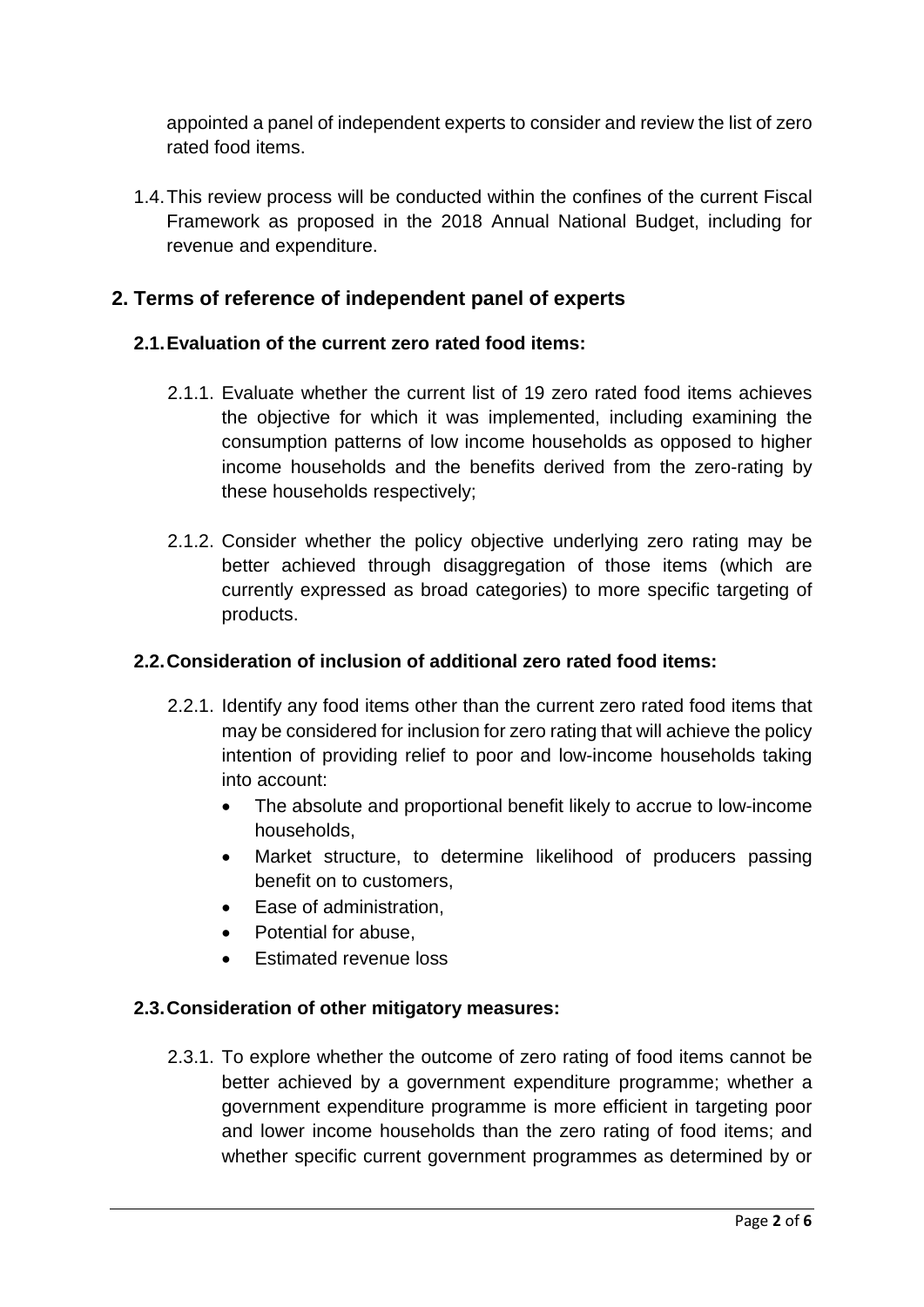agreed with National Treasury, can be better tailored to achieve the same or a better outcome than the zero rating of food items.

### **3. Delivery of initial report**

The panel must deliver an initial report with recommendations to the DTC and Minister of Finance by 30 June 2018.

### **4. Time frames for work of the independent panel of experts**

An initial report with recommendations to the DTC and Minister of Finance

- Call for submissions: 24 April to 11 May 2018
- Preparatory empirical work: 24April to 15 Mav 2018
- Summary of submissions: 2 May to 15 May 2018
- Workshops with commentators: 18-23 May 2018
- Submit report to DTC: 20 June
- DTC Submit report to Minister of Finance: 30 June
- Publication of report

### **5. Members of the independent panel of experts**

#### **5.1. Prof Ingrid Woolard (Chair)**

Prof. Ingrid Woolard is Dean of the Faculty of Commerce and Professor of Economics at the University of Cape Town. She is a Research Associate of the Southern Africa Labour and Development Research Unit (SALDRU) at UCT, a Research Fellow of the Institute for the Study of Labour based in Bonn, a nonresident senior research associate at UNU-WIDER and a research associate of the Commitment to Equity Institute. Ingrid's areas of research interest include the measurement of poverty and inequality, unemployment, social protection and fiscal policy. From 2008 to 2014, Ingrid served on the Employment Conditions Commission (ECC) which advises the South African Minister of Labour on making sectoral determinations concerning working conditions and minimum wages in sectors where collective bargaining is weak. She served as the Chair of the ECC for the last three years of this period. She has served on the Davis Tax Committee since 2013.

#### **5.2. Ayabonga Cawe**

Ayabonga Cawe is a Johannesburg based development economist, columnist, radio presenter, photographer and activist. He is Managing Director of Xesibe Holdings (Pty) Ltd, a platform involved in advisory, facilitation and content development across a wide range of fields. He hosts #PowerBusiness on PowerFM and writes a regular column for the Daily Maverick and the Business Day. Prior to this, he was Economic Justice Manager at Oxfam South Africa (OZA) working on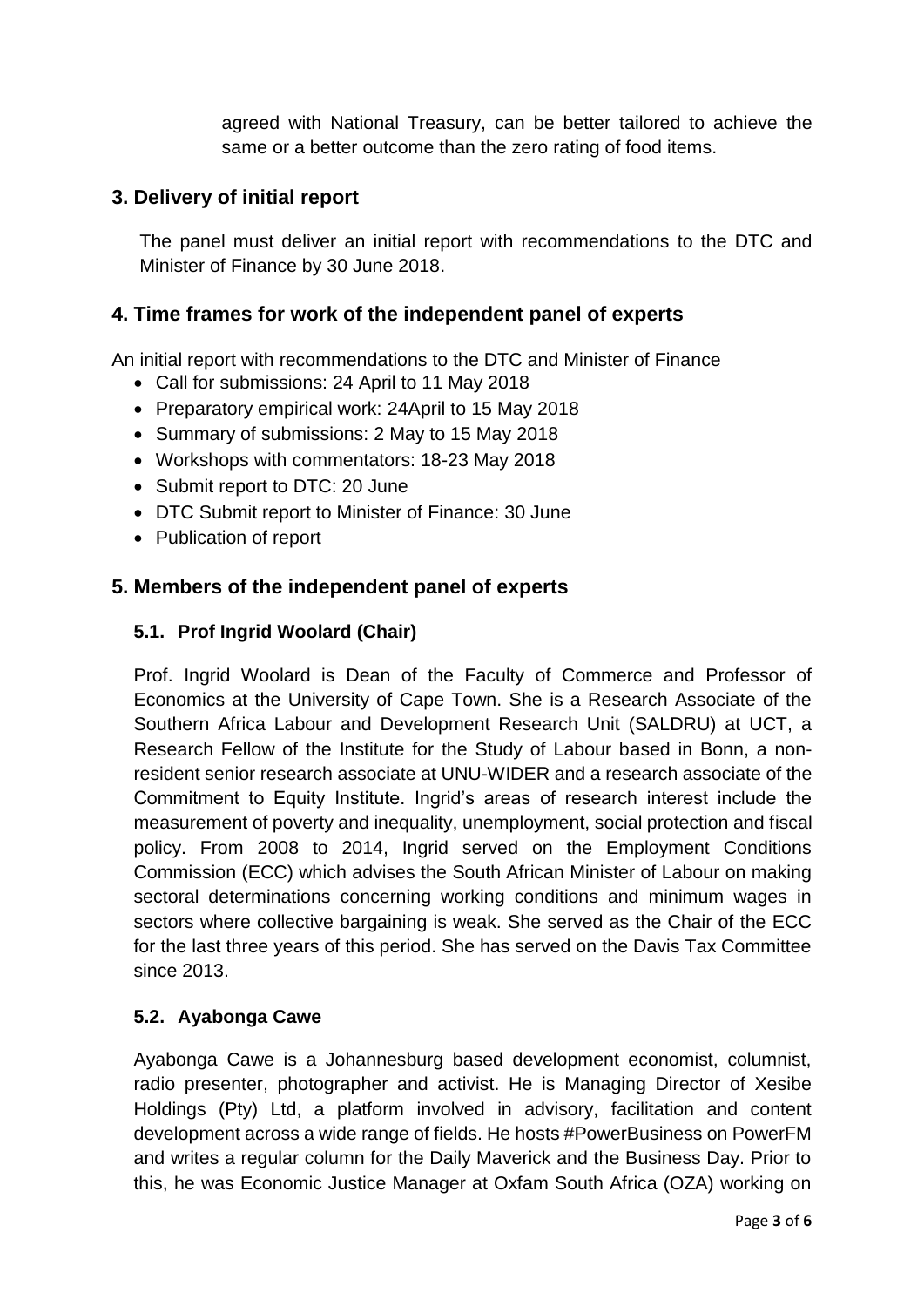policy advocacy and research. He has also worked as an Associate Consultant at Dalberg Global Development Advisors, a global development strategy consulting and policy advisory firm. He has experience in economic research, policy and supply chain analysis, advocacy, development program design and M&E. He is also a co-founder of Rethink Africa NPC, a youth-led policy research, advocacy and advisory organisation. He has taken part in a wide range of research, advisory and policy engagements on development issues in agriculture, rail, urban design and labour market policy. His international experience on issues of sustainability and business includes conducting primary research with farmer organizations in Indonesia, for a multilateral client. He has also conducted primary research in Nigeria, for a market entry strategy on behalf of a global pharmaceuticals manufacturer. Ayabonga recently sat on the National Minimum Wage Advisory Panel appointed by the Deputy President and Nedlac, which advised on the R20/hour proposal. Ayabonga was a finalist in the category, 'Best Business and Finance Show' at the 2018 Liberty Radio Awards. He holds an M. Com (Cum Laude) in Development Theory and Policy from Wits.

# **5.3. Prof Ada Jansen**

Prof. Ada Jansen is an Associate Professor in Economics at Stellenbosch University. She has a PhD in Economics and teaches Public Economics at undergraduate and postgraduate level. Her main research focus is Public Finance, with a specialisation in taxation. She has co-authored and published widely on public finance issues including recent work on VAT zero-ratings.

# **5.4. Dr Thabi Leoka**

Dr. Thabi Leoka is an Economist who has worked for various organisations in the financial sector. Thabi started her career as an Economist at Investec Asset Management in South Africa and London. She has also worked as an Emerging Markets Economist at Barclays in London and Head of Economic Research, SA at Standard Bank and the Chief Economist for SA at Renaissance Capital. Thabi has a PhD in Economics from the University of London, MSc in Economics and Economic History from the London School of Economics and MA (Distinction) from the University of the Witwatersrand. Thabi was named the Economist of The Year 2017 by ABSIP. She writes for various publications both in South Africa and internationally.

# **5.5. Dr Neva Makgetla**

Dr. Neva Seidman Makgetla has been Senior Economist: Trade and Industrial Policy at Trade and Industrial Policy Strategies (TIPS) since November 2014. She was Deputy Director General for Economic Policy in the Economic Development Department from 2010 to 2014. Before joining EDD, Makgetla worked for the Presidency, the DBSA and COSATU as well as other government departments.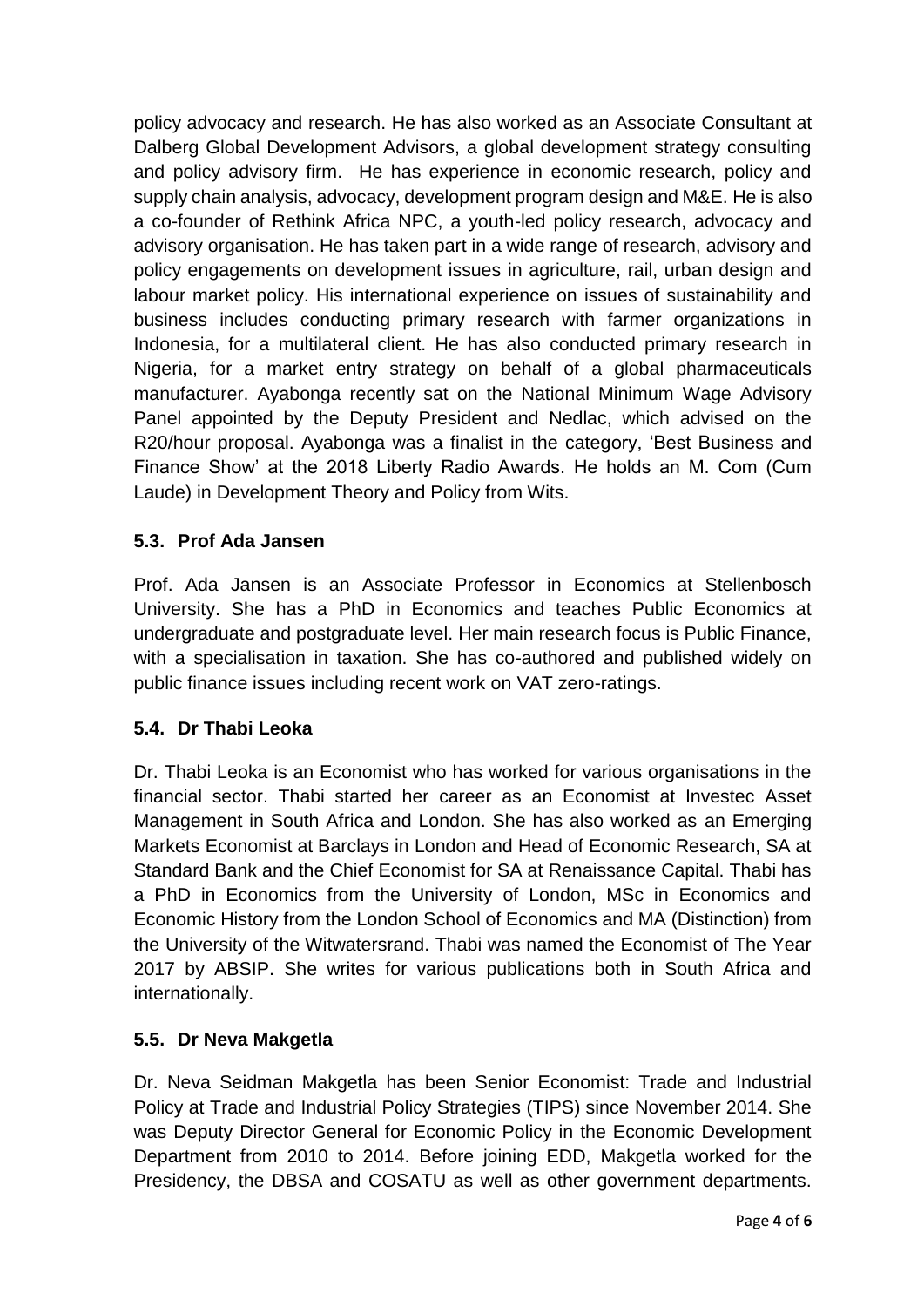Prior to 1994, she worked in various universities in Africa and the United States. Makgetla's research centres on aspects of industrial policy and value chain analysis, and on socio-economic challenges facing South Africa, especially around employment creation and inequality.

# **5.6. Lynn Moeng**

Lynn Moeng Mahlangu, Chief Director for Health Promotion, Nutrition and Oral Health. She has a Masters degree in Dietetics and pursuing a PhD. She has worked in the nutrition field for more than 30 year, as clinical Dietician, lecturer and public health nutrition. Has been influential in the development of key national policies and legislations, including infant feeding regulations, nutrition roadmap for South Africa, health promotion policy, and the strategy for the prevention and control of obesity in South Africa. She is currently a member of the Task team responsible for developing and overseeing implementation of the Food and Nutrition plan for South Africa. She is a strong advocate for nutrition.

# **5.7. Cecil Morden**

Cecil Harold Morden completed his B.Com (majoring in Economics, Statistics and Accountancy), B.Com Honours (Economics), Secondary Teachers' Diploma (all at the University of the Western Cape (UWC) in Belville), and a Masters in Science (Economics) at the University of Illinois at Urbana-Champaign in the USA. He was a teacher and lecturer before joining the CSIR as a Transport Economist and worked as an Economist in the private sector for four years. He joined government in 1996 as a Director in the Northern Cape Province and subsequently joined the National Treasury in May 2000 as Director: Indirect Taxes (VAT and Excise duties). He was promoted to Chief Director: Economic Tax Analysis in September 2005, responsible for general tax policy advice and tax revenue estimation. He was instrumental in the design of the Mineral and Petroleum Royalty regime and Government's Environmental Fiscal Reform initiatives, including the proposed carbon tax. He retired from the National Treasury in April 2017 and is currently an independent analyst / consultant.

# **5.8. Prenesh Ramphal**

Prenesh Ramphal is currently the senior manager at SARS in the Legal Counsel unit responsible for facilitating alignment between VAT policy as entrenched in the legislation and the operational execution of the legislation. A critical aspect of this role is to co-develop the VAT policy with National Treasury to ensure that practical implementation and compliance is achieved as well as to ensure that certainty and clarity is provided in respect of the interpretation of the VAT legislation in the form of rulings and other SARS published documents. Prenesh has 23 years VAT administration experience at SARS which includes experience in the audit environment of VAT and holds a degree in Commerce.